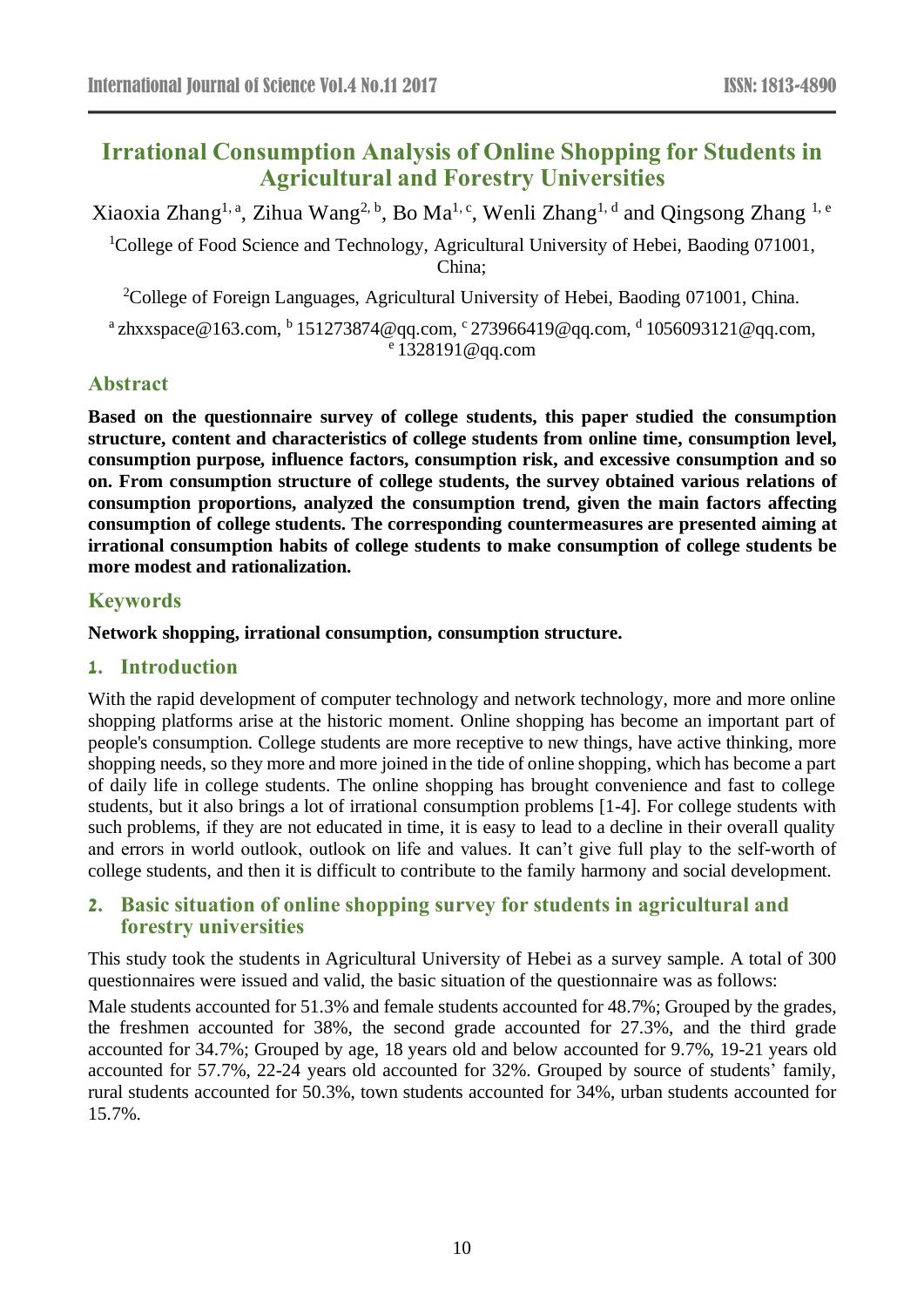# **3. Present situation of online shopping and consumption analysis in college students**

#### **3.1 College students spend more time and more frequently on online shopping**

The questionnaire shows that college students that spend more than 4 hours a day surfing the internet accounted for 50.7%. This shows that college students are becoming more and more dependent on computer networks [5]. Some students spend too much time on the internet, even the proportion of students that surf the internet for more than 8 hours has reached 7.7%. This will inevitably take up a lot of study time to lead to not paying attention to the lecture in classroom and affecting learning. The average monthly shopping number of college students in 3 times and above accounted for 33.0%, percentage in 5 times and above is 6.4%. The cognition degree of college students to the network will gradually deepen with the length of time spent on the network. So the higher the grade has the richer the online shopping experience and the more number of online shopping, this means that the grade is positively related to the number of online shopping.

#### **3.2 Level of online shopping for college students is on the rise**

The consumption level is an important indicator of a consumer behavior. With the rapid development of economy and society, the level of national income is on the rise, and the consumption level of college students is constantly increasing [6]. Questionnaire shows that household economic status above middle income is 71.7%, the proportion of students whose living expenses come mainly from the family is 73.2%, and proportion of students who earn their own living expenses is 16.0%. From the Table 1, you can see that most of the students can afford their own monthly living expenses between 500 and 1000 yuan. As can be seen from Table 2, the number of students who go to shop online between 100 and 300 yuan reached 46.3%, the number of students above 300 yuan is 24%. Above data shows that although students do not have a fixed income, but the enthusiasm of college students to participate in online shopping is increasing and the consumption level is rising. Based on the fast network broadband and mobile 4G network, students are very easy and convenient to participate in online shopping by the smart mobile phone, notebook at their side. All of these prompted the increase of frequency and the consumption expenses of online shopping.

| $\tilde{\phantom{a}}$                         |             |             |           |         |           |            |  |  |  |  |
|-----------------------------------------------|-------------|-------------|-----------|---------|-----------|------------|--|--|--|--|
| Living expenses (yuan)                        | Under $500$ | 500-1000    | 1000-1500 |         | 1500-2000 | Above 2000 |  |  |  |  |
| Percentage $(\% )$                            | 15.3        | 52.3        | 22.3      |         | 7.7       | 2.3        |  |  |  |  |
| Table 2 Monthly cost used for online shopping |             |             |           |         |           |            |  |  |  |  |
| Cost used for online Shopping (yuan)          |             | Under $100$ | 100-300   | 300-600 | 600-1000  | above 1000 |  |  |  |  |
| Percentage $(\%)$                             |             | 29.7        | 46.3      | 13.7    | 7.0       | 3.3        |  |  |  |  |

#### Table 1 Monthly living expense

#### **3.3 Purpose and influence factors of online shopping among college students are diversified**

Consumer psychology determines the purpose of consumers, college students in consumer psychology show that they accept new things more quickly, pursue fashion, and have bright times color, and a large number of commodities peovides by the online shopping platform just cater to the consumer demand of College Students. As shown in Fig. 1, online shopping expenses of our college students in clothing and cosmetics accounted for 50.9%, in the learning and training only is 10.7% of the total amount of consumption, which shows that online shopping of college students will take meeting the material needs as the main purpose. There are many factors that affect online shopping of college students, including price, sales volume, quality, reputation and brand, and the their respective proportion is relatively balanced, as shown in Table 3.

#### **3.4 Online shopping platform and trading way are diversified**

The rapid development of online shopping platform has promoted the transformation of consumption patterns of college students. There are more platforms and trading ways for college students to choose,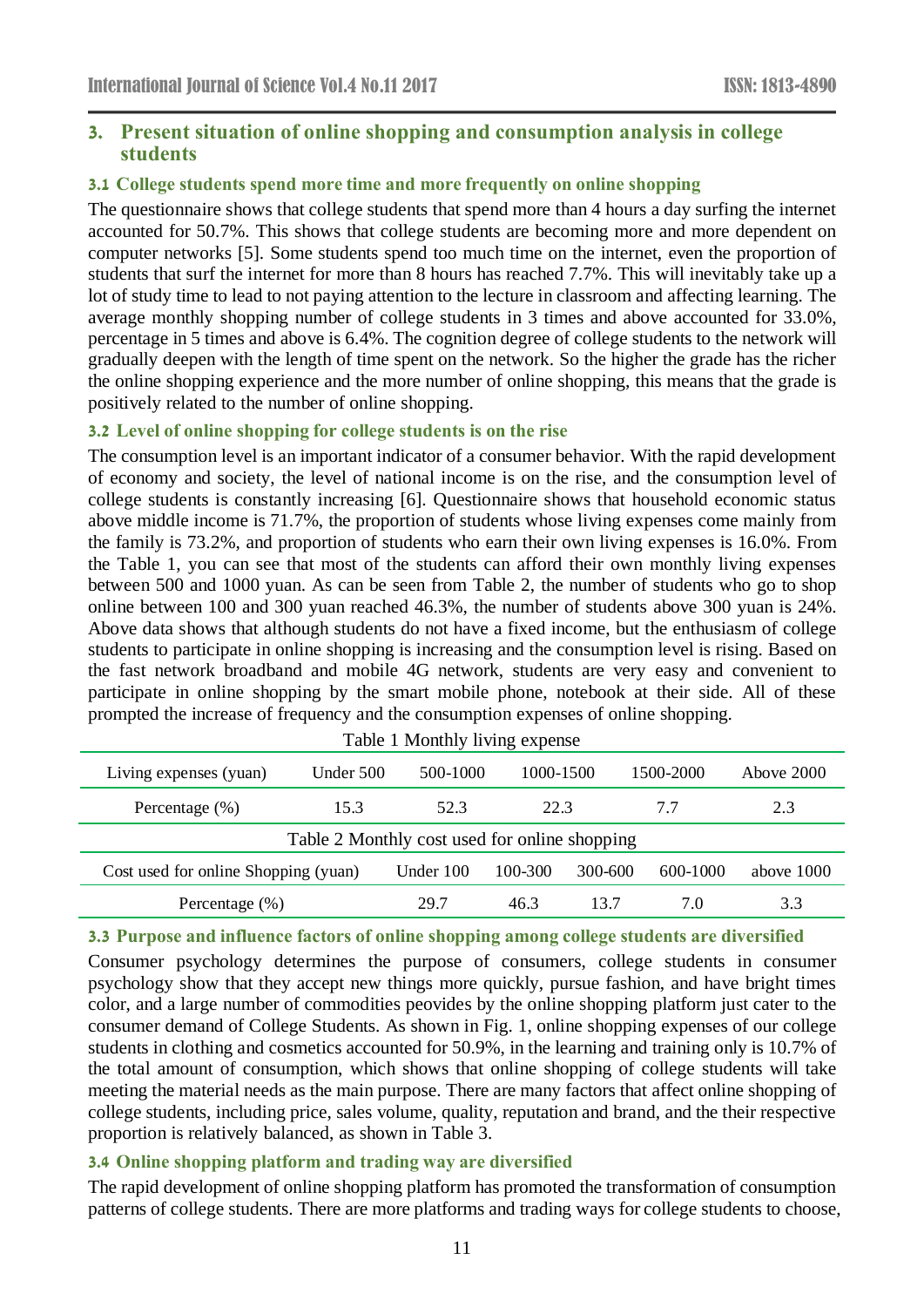which brings convenience to online shopping of the college students. The online shopping platform selected by college students in our school is mainly concentrated in Taobao, the proportion reached 66%, followed by Jingdong accounted for 16.7%, and proportion of every other platform is just 17.3%. In the choice of online trading mode, Alipay is the most frequently used way, the proportion of 73.6%, followed by WeChat payment, accounting for 18.2%, other payment ways accounted for only 8.2%.



Fig. 1 Consumption purpose of online shopping of college students Table 3 Factors affected online shopping of college students

| Influence Factors  | Price | Sales Volume | Quality | Reputation | Brand |
|--------------------|-------|--------------|---------|------------|-------|
| Percentage $(\% )$ | 24.2  | 21.6         | 22.4    | 22.4       | 9.5   |

#### **3.5 Consumer risk of online shopping threatens online transactions of college students**

Consumer risk online shopping refers to bad or unsafe results due to college students go to shop online. In the open network environment, network consumption has many risks, for example, personal information is stolen and sold, and counterfeit products emerge in an endless stream. The survey showed that 35.7% of students have cheated experience in online shopping, which shows that most of the transactions are honest in the online shopping consumption, but also some network transactions have difference between network description and the facts, or did not meet the consumer psychological expectations. Once the online shopping disputes, it will be very troublesome to solve them and even the rights and interests of consumers may not be protected. All of these require related specification and law means more robust.

#### **3.6 Excessive consumption and leading consumption trends are obvious**

With the development of society and economy, consumption concept of college students is changing, and the pursuit of fashion has become one of the significant consumption features of contemporary college students, some expensive goods are gradually getting into the vision of college students. Online shopping malls often engage in promotional activities, commodity discounts are relatively large, commodity concessions is obvious, these factors have led to excessive consumption and leading consumption of college students. Some students often choose high interest payments by installment in order to buy the favorite electronic and digital products, but even then they can't stop their pursuit enthusiasm to high-end electronic products.

In recent years, the network overdraft consumer has become increasingly obvious in college students [7], and online malls also provide a potential for overdraft consumption. In numerous universities, more and more students have the credit card. Questionnaire shows that students with credit card amount to 36.0%, but most of them are unfamiliar with the charge and discount of credit card. Consumption satisfaction survey shows that the unsatisfied students is 39.7%, consumption proportion demand to control is 39.7% and the proportion of totally lost control is 8.0%. The survey also shows that more than forty percent of students had been living expenses overruns due to online shopping. Furthermore, some students suffer from credit crisis because of poor financial education,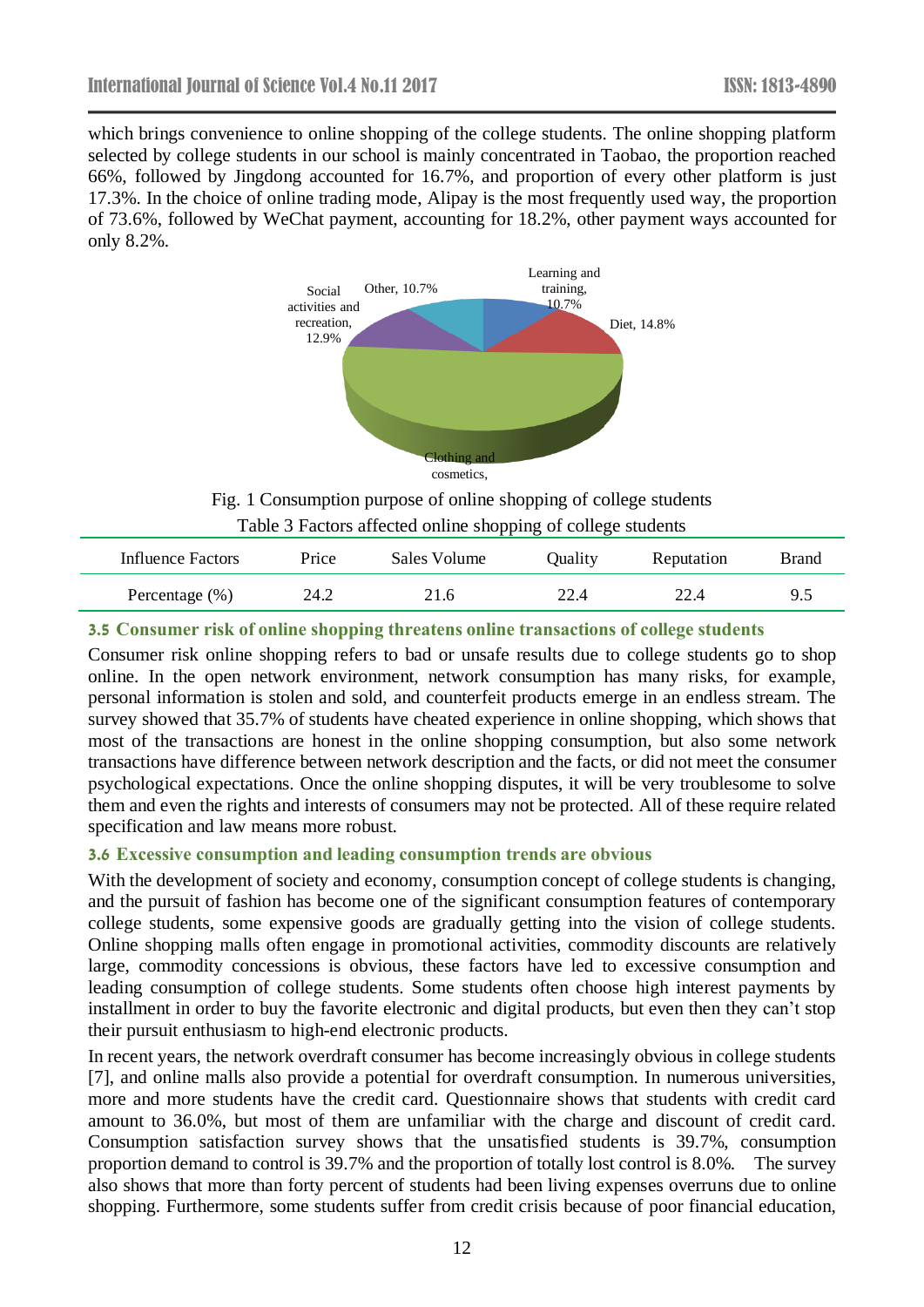weak self-control, and later repayment. Excessive consumption and leading consumption bring severe financial burden and psychological stress to some students, which have a bad effect on the growth of students.

#### **3.7 Express packaging has a certain effect on the environment**

With the rapid development of the internet, online shopping has become more and more simple, fast and convenient, the number of students participating in online shopping is becoming more and more, which bring the increase of express packaging quantity. At present, the packaging mainly includes transparent tape, polyethylene express bag, polyethylene inflatable foam, polystyrene fill, etc. However, the processing of these packing has been a challenged problem. The products made of polyethylene don't degrade naturally even if they have been buried in the soil for 100 years. Questionnaire shows more than 64.3% of student threw express packaging into the trash can, and about 11.8% of student threw it away. All of these seriously affected campus environment.

# **4. Countermeasure study for irrational consumption analysis of online shopping**

#### **4.1 Scientific and rational consuming conception should be built up**

Online shopping has become the most popular consumption pattern of university students due to its advantages such as fast, convenient, fashion and diversity. Conversely, online shopping also bring an abnormal phenomenon that more and more college graduates would spend plenty of time, energy and money in the internet rather than in orthobiosis and good study. The non-rational consumer behavior such as excessive consumption, leading consumption, occurs frequently, which seriously affects daily routines and activities of students. Therefore, college students need to build up a reasonable and scientific consumption conception to make the most of college. They need to move at a pace that fully recognizes the functions of university which is to promote their quality and rival ability in knowledge society, and so put considerable time and energy into the learning process.

#### **4.2 Rational consumption of online shopping should be motivated**

It is the common responsibility of society, family, school and university students to guide the rational consumption of college students in order to help students form healthy style of life, and learn how to manage money affairs. Firstly, the family should construct the concept of moderate consumption. The good consumption habits and healthy consuming psychology of students are closely connected with good family atmosphere, proper education method and parental limited supervision. Secondly, school should change minds, renew the educational ideas, to strengthen spending philosophy education. College must orient students to take promoting the overall development of students as its mission and striving goal, take effective education methods to enhance the consumption education to make them form rational consumption conception adapted to social development. Thirdly, students should stay awake and focus on self-directed and independent in learning activeness. It is helpful to the healthy growth of college students and society development adopting rational consumption methods, for example, guide college students to overcome irrational consumption, grasp the essence of consumption and cultivate the correct consumption behavior.

#### **4.3 College students need improve awareness of self-protection and human rights**

In the process of internet consumption, college students should guard against the risks of internet consumption, improve awareness of self-protection and legal protection, should protect own personal information to prevent leaks from being exploited by criminals. Pay attention to the authenticity of the shopping website, watch the website domain name, in case you enter a phishing website causing economic damage. Choose the right seller according to the reputation and sales volume situation of the store; Beware of products that are clearly below market prices. The shopping process should keep shopping certificates, invoices, and chat records so that consumer rights can be made without satisfactory conditions. College students should also have the basic knowledge of law, understand the basic laws of network consumption, so that the online dispute occurs, and timely take legal weapon to protect their legitimate rights and interests.